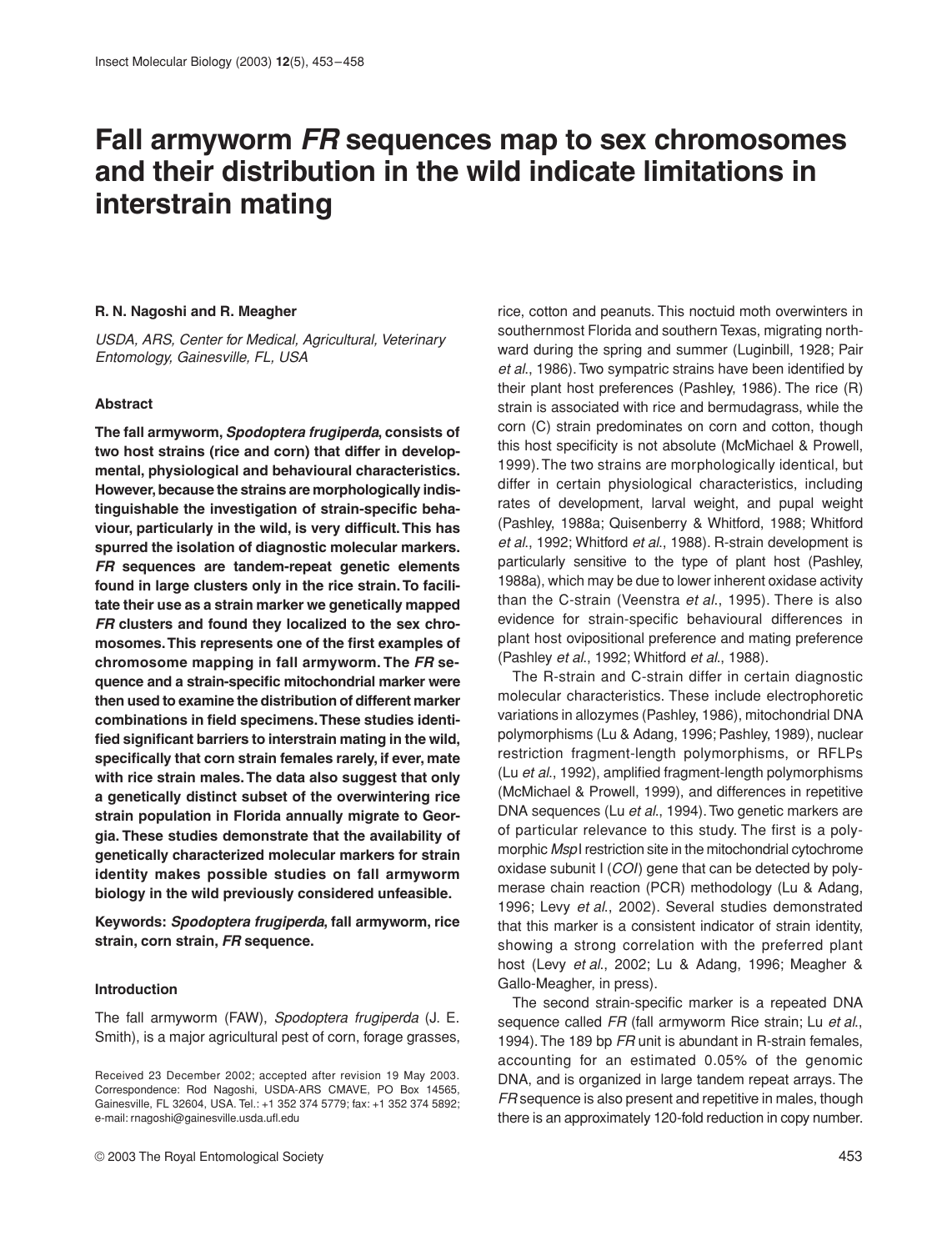This sex-specificity suggested a sex chromosomal location (Lu *et al*., 1994), but chromosomal mapping is difficult in this organism and has not been performed. Several hundred FAW from laboratory colonies were tested by Southern blot hybridization and in all cases *FR* was specific to the R-strain, making it a potentially useful nuclear marker for strain identity (Lu *et al*., 1994). We recently developed a PCR-based method for detecting *FR* sequences and found that they are present at low copy number in at least a subset of the C-strain population (Nagoshi & Meagher, 2003). However, large tandem-repeat clusters were only detected in individuals from R-strain laboratory cultures.

Sustainable genetic differences between sympatric strains suggest significant barriers to the formation of interstrain hybrids in the wild. To test for such barriers we first mapped *FR* clusters to the sex chromosomes, thereby allowing us to define their expected pattern of inheritance. We then surveyed males collected from several south Florida sites and found that the distribution of *FR* clusters with respect to the mitochondrial *COI* marker was asymmetric and strain-specific, indicating significant limitations in interstrain mating. Specifically the data showed that C-strain females rarely if ever mated with R-strain males. The ramifications of our findings on strain-specific behaviour in the wild and on the migration of the R-strain population are discussed.

#### **Results**

# *Genetic mapping of FR repeat clusters*

*FR* clusters were mapped by a series of crosses between individuals from laboratory populations derived either from larvae collected from corn (*Zea mays* L.) plants (C-strain) or bermudagrass (*Cynodon dactylon* L., R-strain). The strain identity of each colony was confirmed by analysis of

randomly selected individuals for the strain-specific RFLP in the mitochondrial *COI* gene (Levy *et al*., 2002). All individuals tested from each population (*n* > 15) displayed the appropriate polymorphism (designated mt $^{\text{C}}$  or mt $^{\text{R}}$  for the C-strain or R-strain, respectively). The crosses are outlined in Fig. 1 with the assumption that *FR* clusters are located on the sex chromosomes. Two matings were performed to generate  $FR^{+}/FR^{0}$  hybrids (Fig. 1A). In Cross-A, C-strain females were mated to R-strain males, while the reciprocal mating was performed in Cross-B. In both cases several hundred eggs were laid, confirming that interstrain matings can occur (at least between inbred laboratory cultures) as reported previously (Whitford *et al*., 1988). After several days of laying eggs, the parents from each cross were tested by PCR to confirm that the C-strain parents used were mt<sup>C</sup> and lacked FR clusters (FR<sup>0</sup>), while the R-strain parents were  $mt<sup>R</sup>$  and carried at least one chromosome with *FR* clusters (*FR*<sup>+</sup>).

The progeny from Cross-A all carried the  $mt<sup>C</sup>$  marker, as expected given the maternal inheritance of mitochondria. The presence of *FR* clusters in the hybrids can be unambiguously identified by the generation by PCR amplification of a higher molecular mass DNA ladder, while *FR*<sup>0</sup> samples produce at best 1–3 faint bands of a few hundred base pairs (Nagoshi and Meagher, 2003). We found that both daughters and sons of Cross-A were polymorphic (3/7 and 2/5, respectively) for *FR* clusters, indicating that the single male R-strain parent was heterozygous for an *FR*<sup>+</sup> chromosome (Fig. 2A). In comparison, *FR* clusters were present in all progeny from Cross-B, indicating that the female R-strain parents were most likely homozygous for the *FR*<sup>+</sup> chromosome (Fig. 2B).

The hybrid progeny were then used to chromosomally map *FR*. If *FR* clusters map to the sex chromosomes, then the  $F_1$  female progeny from Cross-A that were  $FR^+$  (Fig. 1,

> **Figure 1.** FAW crosses to map the chromosome carrying *FR* clusters. In this diagram it is assumed that *FR* clusters are located on the sex chromosomes. (A) In Cross A, females from the C-strain Tifton colony were mated to R-strain males from the Ona colony. Subsequent analysis (see text) demonstrated that the male parent was heterozygous for the FR<sup>+</sup> chromosome. In Cross-B, females from the Ona colony were mated to males from the Tifton colony. Progeny designated a1, a2 and b1 were used in subsequent crosses. (B) In cross A1, hybrid females (a1 from Cross-A) were mated to C-strain males from the Tifton colony. In Cross-A2, C-strain females from the Tifton colony were mated to hybrid males (a2 from Cross-A). In Cross-B1, hybrid females (b1 from Cross-B) were mated to C-strain males from the Tifton colony. Progeny class b2 represents a hybrid marker configuration. The mitochondrial marker and presence/absence of *FR* clusters were confirmed by PCR analysis. Expected F1 progeny are shown as well as the numbers obtained experimentally (in brackets).  $FR^0$  indicates no *FR* clusters as seen by PCR;  $FR<sup>+</sup>$  indicates that FR clusters are present.



© 2003 The Royal Entomological Society, *Insect Molecular Biology*, **12**, 453–458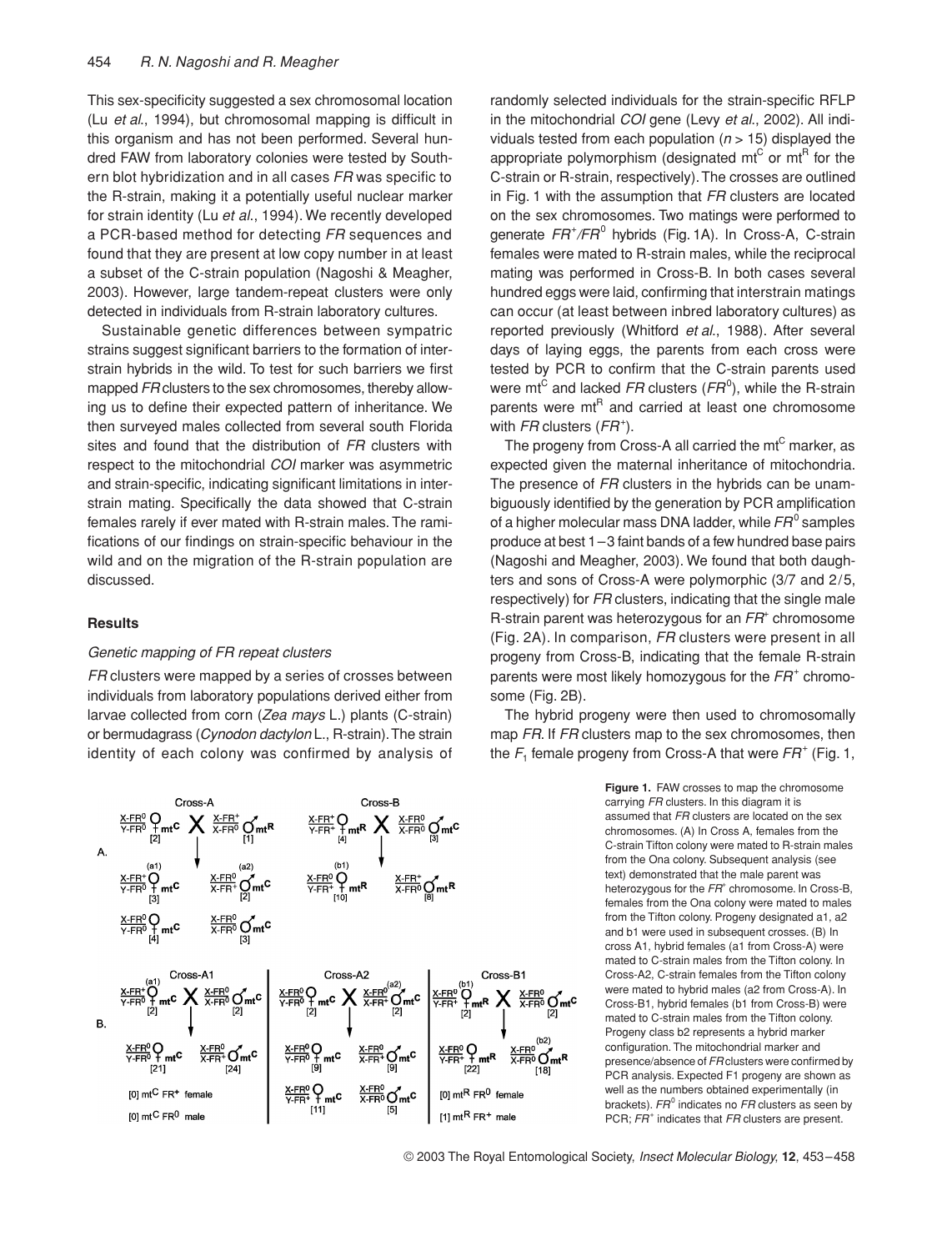

**Figure 2.** Agarose gels of PCR reactions showing COI polymorphism and *FR* clusters. All gels are stained with ethidium bromide and photographed under ultraviolet illumination. In the upper *COI* gels, the *JM-76/JM-77* primer combination amplifies a fragment from the mitochondrial *COI* gene that contains a strainspecific *Msp*I site. After digestion with *Msp*I, a larger band defines the mt<sup>R</sup> marker while a lower band denotes mt<sup>C</sup>. In the FR gels, the presence of bands greater than 0.5 kb is indicative of the presence of an *FR*<sup>+</sup> chromosome. One to three faint lower molecular weight bands are occasionally seen in *FR*<sup>0</sup> lanes and in no DNA controls. Low copy mumbers of *FR* elements have been identified in the C-strain and the primers used can self-anneal, however, *FR*<sup>0</sup> and negative controls never produce PCR bands greater than 0.5 kb (Nagoshi and Meagher, 2003). (A) PCR analysis of Cross-A parents and progeny. Parents: P1, male R-strain parent; P2–3, female C-strain parent. F1 progeny: R, R-strain control; m1–5, male progeny; f1–7 female progeny; 'no', no DNA template control. We considered m1, m5, f1, f2, f3, f5 to be FR<sup>+</sup>. (B) PCR analysis of Cross-B parents and progeny. Parents: P1,2,4: male C-strain parents; P3, 5-7: female R-strain parents. F1 progeny: R, R-strain control; C, C-strain control. We considered all progeny to be *FR*<sup>+</sup> . Sizes are in kilobases.

a1) will be heterozygous for an *FR*<sup>+</sup> X-chromosome and an *FR*<sup>0</sup> Y-chromosome. Upon mating with C-strain males as depicted in Cross-A1, the resulting progeny should show the sex-specific pattern of  $FR^+$  males and  $FR^0$  females (Fig. 1B). Our results were consistent with these expectations. When progeny from Cross-A1 were tested for the presence of *FR* clusters by PCR, all males  $(n = 24)$  were  $FR<sup>+</sup>$  while all females examined ( $n = 21$ ) were  $FR^0$  (Fig. 1B).

In Cross-B1, F<sub>1</sub> females from Cross-B (designated b1) were mated to C-strain males. Assuming that the b1 females had an *FR*<sup>+</sup> Y-chromosome and *FR*<sup>0</sup> X-chromosome, then the cross should produce *FR*<sup>+</sup> males and *FR*<sup>0</sup> females, the reciprocal to the pattern observed Cross-A1. This was the case, as all female progeny (22/22) were  $FR^+$ , while nearly all male progeny (18/19) were  $FR^0$  (Fig. 1B). Therefore, FR clusters display sex-specific segregation patterns that are dependent on the direction of the cross, a property indicative of exclusive linkage to the sex chromosomes. The origin of the exceptional *FR*<sup>+</sup> male is unclear. One explanation is that there was genetic exchange between the X-chromosome and Y-chromosome in one of the b1 hybrid mothers such that *FR* elements were transferred to a previously  $FR^0$  chromosome. Examples of genetic recombination between X- and Y-chromosomes have been described in other organisms, though these occur at low frequency (Cooke *et al*., 1984; Polanco *et al*., 2000).

Final confirmation came from Cross-A2, where hybrid males (a2) were mated to virgin C-strain females (Fig. 1B). In this case, *FR* clusters should not segregate in a sexspecific pattern. Once again this prediction was confirmed, as both sexes were polymorphic for *FR*<sup>+</sup> (9/14 males and 11/20 females).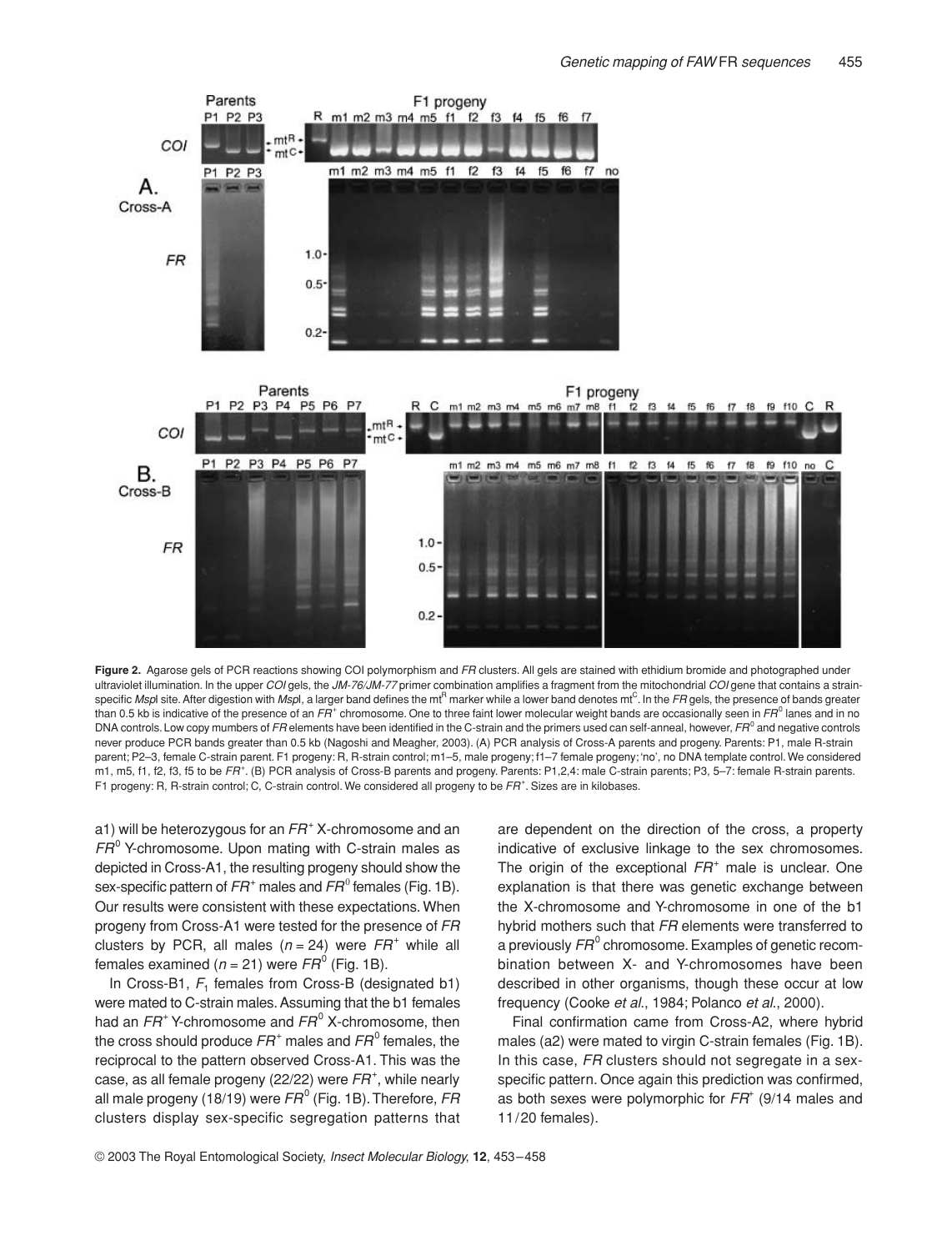

**Figure 3.** Distribution of  $FR^+$  and  $FR^0$  FAW in field collected male adults. Adult FAW males were collected from pheromone traps placed in several locations in south Florida. Each individual was tested for the COI polymorphism (mt<sup>R</sup> or mt<sup>C</sup>) and for the presence of *FR* clusters by PCR. All mt<sup>C</sup> individuals were  $FR^0$ . R-strain males (mt<sup>R</sup>) were polymorphic for *FR* clusters. The total R-strain distribution is shown as well as those from different 'habitats' (described in the text). Numbers above columns indicate number of samples tested.

# *Strain-specific distribution of FR clusters in field populations*

If interstrain matings are common in the wild, the distribution of *FR*<sup>+</sup> and *FR*<sup>0</sup> X-chromosomes should become randomized with respect to the mitochondrial marker. This can be tested by the examination of field-isolated FAW males. Pheromone traps were used to capture adult males from 18 locations in south and central Florida. Collectively we identified 135 C-strain and 160 R-strain males based on the *COI* RFLP. A subset from each group was then tested for the presence of the *FR* clusters by PCR. We found that 39% (50/127) of R-strain individuals were *FR*<sup>+</sup> (Fig. 3). To confirm these results, we retested a subset of the samples by PCR analyses with a second *FR*-specific primer pair. A total of 41 individual samples were tested and the results were all consistent with the first study (data not shown). In contrast, we did not identify a single  $FR^+$  individual ( $n = 80$ ) in the C-strain population. This result indicates that C-strain females rarely, if ever, productively mate with R-strain males in the wild (Fig. 1A; Cross-A, a2).

Whether R-strain females mate with C-strain males is less clear. The polymorphism exhibited by the  $\text{mt}^R$  population for *FR* clusters could be a naturally occurring variation or the result of interstrain mating (Fig. 1B; Cross-B1, b2). If the mt<sup>R</sup>  $FR<sup>0</sup>$  class represents genetic hybrids, then we might expect to see differences in plant host preference from their mt<sup>R</sup> FR<sup>+</sup> siblings, the genotype expected of the 'pure' R-strain. To test this possibility we examined the proportions of the R-strain subpopulations in three different habitats. 'Primarily corn' was arbitrarily defined as one where over 70% of the FAW collected were  $mt^C$ , indicating that the plants in this habitat were attractive primarily to the C-strain. Traps containing over  $70\%$  mt<sup>R</sup> males were defined as 'primarily grass habitats', with the remainder forming the 'mixed habitat' category. We found that the proportion of  $FR^0$  males increased to 83% (15/18) of the total R-strain population trapped in primarily corn habitats, compared to 61% (39/ 64) in areas preferred by the R-strain, and 51% (23/45) in mixed habitats (Fig. 3). Although the differences are only of borderline statistical significance (see Experimental procedures for description), the results provide a preliminary suggestion that mt<sup>R</sup>  $FR^0$  males may be less specific in their plant host preference than  $mt^R$   $FR^+$  males. This would be consistent with this genotype representing interstrain hybrids.

# **Discussion**

The existence of two host strains of fall armyworm is well established, but surprisingly little is known about the behaviour of these strains in the wild. Of particular interest is whether and to what degree interstrain mating occurs. Pashley & Martin (1987) performed laboratory matings studies to test for reproductive incompatibility between the two host strains. They found that R-strain females mated readily with males of either strain. In comparison, C-strain females never mated with R-strain males. Hybrid males could mate with C-strain females, but were significantly less productive than within-strain matings with respect to the transfer of spermatophores and female fertility. However, another study reported near normal fertility rates with laboratory interstrain crosses, including those between C-strain females and R-strain males (Whitford *et al*., 1988). The reason for this disagreement with Pashley & Martin (1987) is not clear, but may indicate that strain mating bias can be confounded by artificial culture conditions or may disappear after multiple generations in the laboratory. In any case, the frequency of interstrain matings in the wild was unclear.

Our findings support those of Pashley & Martin (1987). The absence of individuals with the  $mt^C$   $FR^+$  marker combination strongly suggests that matings between C-strain females and R-strain males are rare. Furthermore, the presence of a substantial population carrying the mt<sup>R</sup>  $FR^0$ marker combination are consistent with the observation of near-normal hybridization between R-strain females and C-strain males. It therefore appears that the limited and directional interstrain mating behaviour observed in the laboratory is likely occurring in the field. The basis for this mating limitation is not known but there is evidence for strain-specific differences in the preferred time of mating and for strain-specific biases in pheromone response (Pashley, 1988b; Pashley *et al*., 1992).

Lu *et al*. (1994) provided evidence for even more extreme strain mating bias in fall armyworm populations examined in Georgia. Using Southern blot analysis to detect *FR* clusters, they reported complete correspondence with the presence of *FR* sequences and the mt<sup>R</sup> marker. This indicates that in the field populations tested, productive interstrain matings in either direction are rare, if they occur at all. These results may suggest that the R-strain population of south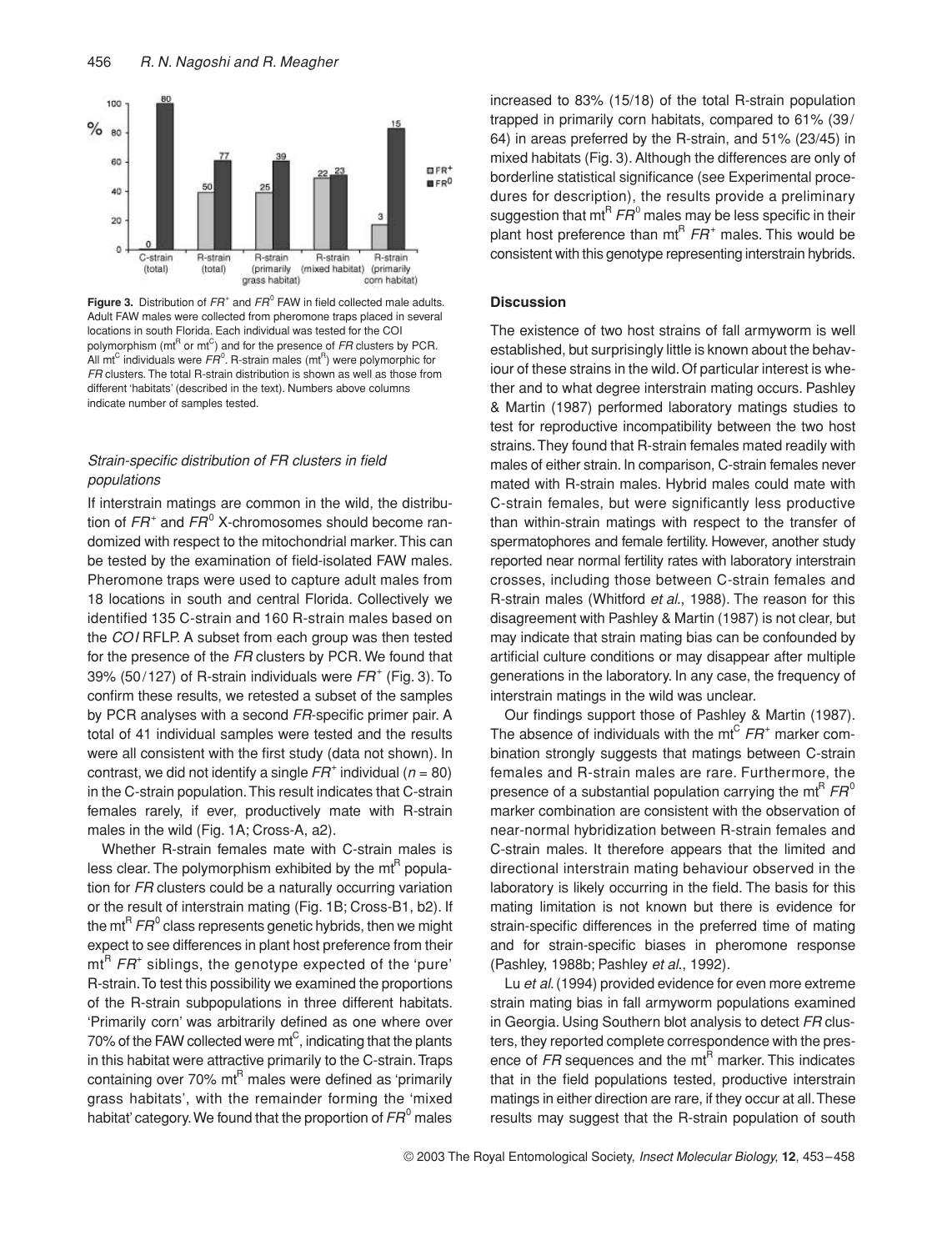Florida differs from that of Georgia, even though the latter are derived from yearly migrations of FAW overwintering in Florida. The data could be explained if interstrain hybrids are less likely to migrate, in which case the 'pure' R-strain subpopulation will be the predominant genotype in more Northern climes. This possibility is being tested by field surveys of migratory FAW populations.

#### **Experimental procedures**

## *Strains and collections*

Male adult fall armyworm (FAW, *Spodoptera frugiperda*) were obtained from field traps and laboratory-reared colonies. The C-strain colony (designated Tifton) was obtained from the USDA/ ARS at Tifton, Georgia. The R-strain (Ona) colony was started from larvae isolated from grass pasture land in Ona, Florida, and has been maintained by inbreeding for almost one year. The C-strain colony was reared on a pinto bean-based artificial diet (Guy *et al*., 1985). The R-strain colony was reared on greenhouse grown bermudagrass.

Field collection sites were in south Florida and represented a variety of habitats. Adult males were collected using pheromone traps as described in Meagher & Gallo-Meagher (2003). Standard plastic Unitraps were baited with a commercially available FAW pheromone (Scenturion Inc., Clinton, WA), and also contained insecticide strips (Hercon Environmental Co., Emigsville, PA). Collections were made throughout the year at empirically determined intervals (depending on number of trapped specimens). Specimens were stored at −20 °C until analysis.

#### *DNA preparation*

Individual adult FAW were homogenized in 1 mL of homogenization buffer (0.03 M Tris/HCl pH 8.0, 0.1 M NaCl, 0.2 M sucrose, 0.01 M EDTA pH 8.0, 0.5% Triton X-100) in a 5 mL Dounce homogenizer, using either a hand pestle or a motorized mixer. To remove large debris, the homogenate was filtered through a 5 mL plastic syringe plugged with cheese cloth (prewet with distilled water) into a 1.5 mL microfuge tube. The Dounce homogenizer was washed with 800 µL of buffer, which was filtered and added to the homogenate. Cells and nuclei were pelleted by centrifugation at 12 000 *g* for 10 min at 4 °C and the supernatant was removed by aspiration. The pellet was resuspended in 600 µL nuclei buffer (0.01 M Tris/ HCl pH 8.0, 0.35 M NaCl, 0.1 M EDTA, and 1% N-lauryl sarcosine), and extracted with 400  $\mu$ l phenol/chloroform (1 : 1, v/v). The supernatant was transferred to a new 1.5 mL tube, precipitated with 400 µL isopropanol for 1 h at room temperature, and centrifuged at 12 000 *g* for 10 min. The DNA pellet was washed with 70% ethanol and dried. The pellet was resuspended in 50 µL distilled water, followed by purification using DNA Clean and Concentrator-5 columns (Zymo Research, Orange, CA) according to manufacturer's instructions. Each PCR reaction used 1 µL of the DNA preparation (between 0.1 and 0.5  $\mu$ g).

#### *PCR analysis*

Genomic DNA was tested by PCR for the mitochodrial *COI* gene RFLP to confirm strain identity. PCR amplification of genomic DNA was performed in a 50 µL reaction mix containing 5 µL 10x reaction buffer with  $MgCl<sub>2</sub>$  (Promega, Madison, WI), 1  $\mu$ L 10 mm dNTP (New England Biolabs, Beverly, MA), 0.5 µl 20 µM primer mix, 1 µL DNA template, 0.5 µL *Taq* DNA polymerase (Promega, Madison, WI). Amplification of the *COI* gene used primers *JM76* and *JM77* and began with an initial incubation at 94  $\degree$ C (1 min), followed by 38 cycles of 94 °C (1 min), 56 °C (1 min), 72 °C (1 min), and a final incubation at 72 °C for 5 min. Upon completion of the PCR, 0.5 µL of *Msp*I was added to each reaction and incubated at 37 °C for 1 h. Five microlitres of gel loading buffer were added to each sample, and 20  $\mu$ L were loaded on a 1.5% agarose gel. The R-strain (mt $^{\rm C}$ ) pattern is a 569 bp PCR band, while the C-strain fragment is cut by *Msp*I to produce two fragments of 497 and 72 bp.

Amplification of the *FR* and other fragments (unless otherwise noted) used an initial incubation at 94 °C (1 min), followed by 38 cycles of 94 °C (45 s), 56 °C (45 s), 72 °C (1 min), and a final incubation of 72 °C for 5 min. Five microlitres of gel loading buffer were added to each sample, and 20 µL were loaded on a 2% agarose gel. *FR*<sup>+</sup> samples produce a DNA ladder associated with a higher molecular mass smear. These results from overlapping amplification of multiple *FR* units due to their organization in clusters of tandem repeats (Nagoshi & Meagher, 2003). *FR*<sup>0</sup> samples produce 0–3 relatively faint bands. The amplified fragments result from either the presence of a few *FR* units as described by Nagoshi & Meagher (2003), or primer self-annealing. The presence of bands greater than 500 bp is diagnostic of *FR*<sup>+</sup> samples.

Primers were synthesized by DNAgency (Malvern, PA). They included *JM76*, 5′-GAGCTGAATTAGG(G/A)ACTCCAGG-3′, and *JM77*, 5′-ATCACCTCC(A/T)CCTGCAGGATC-3′, which span the mitochondrial cytochrome oxidase C subunit I gene (*COI*). The *FR*-specific primer combination used was *FR*-c (5′-TCGTG-TAAAACGTACTTTCTT-3′) and *FR*-2 (5′-GACATAGAAGAG-CACGTTT-3′). Confirmation of the presence of *FR* clusters used the primer combination *FR-a* (5′-TTTTACACCGGTCACAACGA-3′) and *FR-2*.

#### **Acknowledgements**

We thank J. Sharp for excellent technical support and C. Dillard for the maintenance of FAW cultures. We thank Dr James Carpenter (USDA-ARS, Tifton, GA) for supplying Tifton moths. We also thank Dr M. Gallo-Meagher (University of Florida) and Dr A. Handler (USDA-ARS, CMAVE, Gainesville, FL) for helpful comments on the manuscript. The use of trade, firm or corporation names in this publication is for the information and convenience of the reader. Such use does not constitute an official endorsement or approval by the United States Department of Agriculture or the Agricultural Research Service of any product or service to the exclusion of others that may be suitable.

## **References**

- Cooke, H.J., Brown, W.A. and Rappold, G.A. (1984) Closely related sequences on human X and Y chromosomes outside the pairing region. *Nature* **311**: 259–261.
- Guy, R.H., Leppla, N.C., Rye, J.R., Green, C.W., Barette, S.L. and Hollien, K.A. (1985) *Trichoplusia ni*. In *Handbook of Insect Rearing* (Singh, P. and Moore, R.F., eds). Elsevier, Amsterdam, the Netherlands.
- Levy, H.C., Garcia-Maruniak, A. and Maruniak, J.E. (2002) Strain Identification of *Spodoptera Frugiperda* (Lepidoptera: Noctuidae)